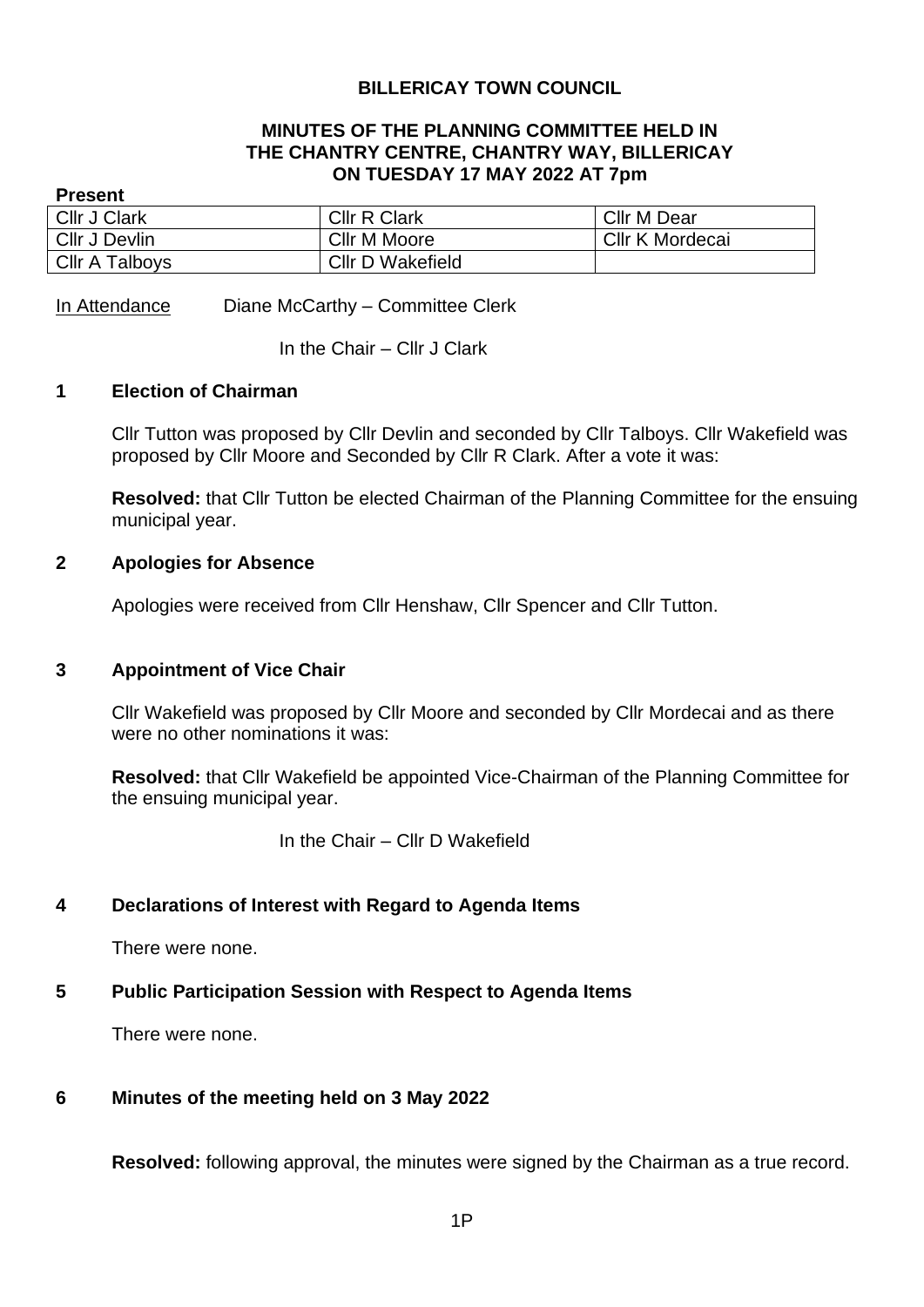# **7 Planning Applications**

| 22/00428/FULL | 232A Perry Street     | Application to raise height of dwelling to front<br>and main ridge to construct a two-storey<br>dwelling with loft conversion, front rooflights,<br>rear box dormer and single storey rear<br>extension<br><b>Resolved:</b> The Town Council objected to this<br>application on the grounds of:                                                                                                                                                                                                         |
|---------------|-----------------------|---------------------------------------------------------------------------------------------------------------------------------------------------------------------------------------------------------------------------------------------------------------------------------------------------------------------------------------------------------------------------------------------------------------------------------------------------------------------------------------------------------|
|               |                       | <b>Excessive height</b>                                                                                                                                                                                                                                                                                                                                                                                                                                                                                 |
| 22/00472/FULL | 6 Tylers Avenue       | Proposed raising of roof. Single storey side<br>extension. Two storey extension to front & rear<br>and demolition of existing garage and<br>construction of proposed new single storey out<br>building to garden<br><b>Resolved:</b> The Town Council objected to this<br>application on the grounds of:<br>The house would be out of keeping in the<br>street scene due to its excessive height<br>The outbuilding in the rear garden is<br>excessive in height<br>Outbuilding is backyard development |
| 22/00479/FULL | 325B Perry Street     | Erection of new front and rear extension with                                                                                                                                                                                                                                                                                                                                                                                                                                                           |
|               |                       | internal remodelling<br>Resolved: The Town Council objected to this<br>application on the grounds of:<br>Over development of the site                                                                                                                                                                                                                                                                                                                                                                   |
| 22/00530/FULL | 81-87 Squire<br>House | Front extension and facade upgrades to ground<br>floor retail units plus partial change of use of<br>rear parts of ground floor retail units (Class E) to<br>provide 4 x 1-bed residential dwellings (Class<br>C3)<br><b>Resolved:</b> The Town Council had no objection<br>to this application.                                                                                                                                                                                                        |
| 22/00550/FULL | 98 Upland Road        | Hip to gable roof extension, 2 no. front bonnet<br>dormers and rear box dormer                                                                                                                                                                                                                                                                                                                                                                                                                          |
|               |                       | <b>Resolved:</b> The Town Council had no objection<br>to this application.                                                                                                                                                                                                                                                                                                                                                                                                                              |